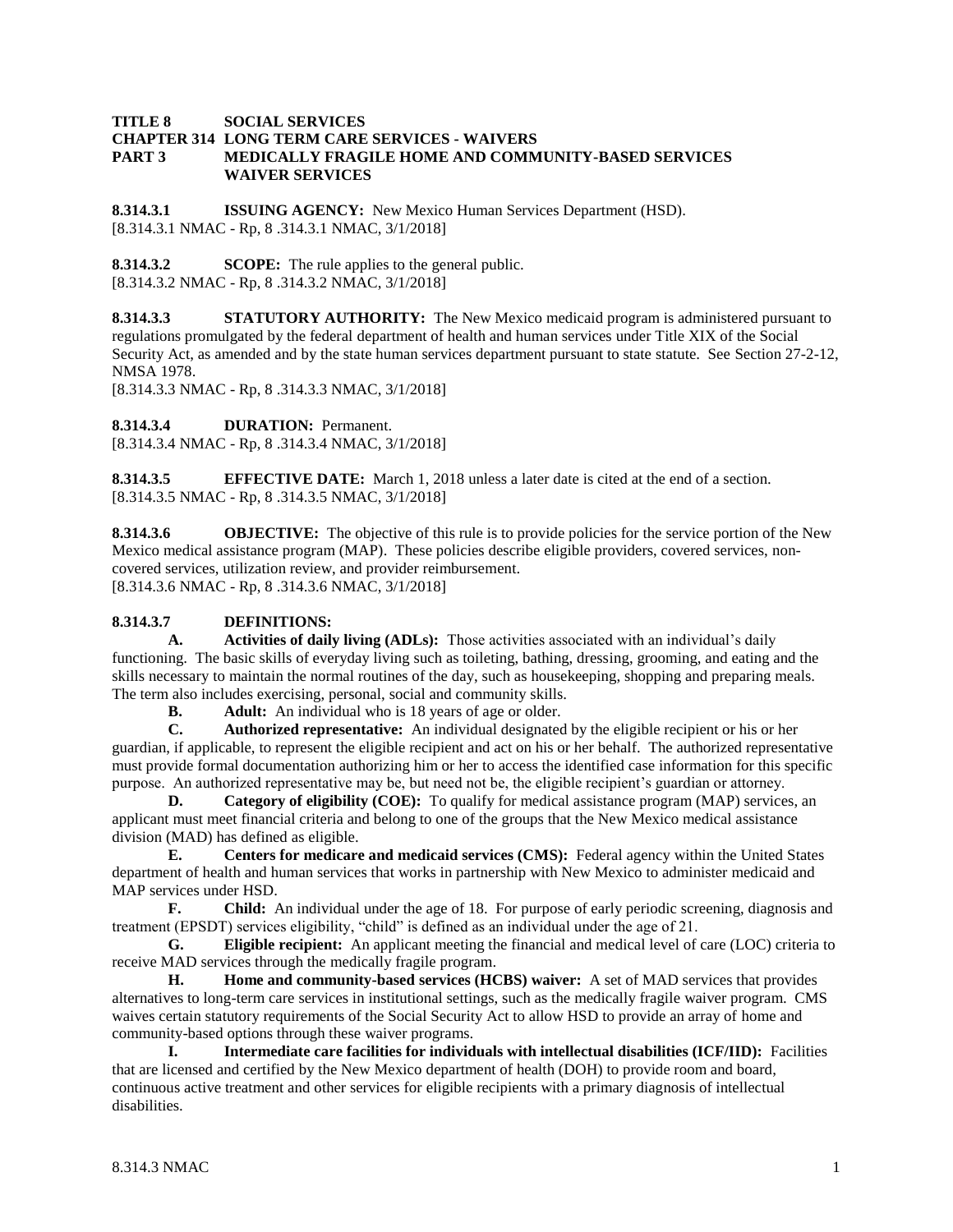**J. Level of care (LOC):** The level of care an eligible recipient must meet to be eligible for the medically fragile program.

**K. Medically Fragile:** a chronic physical condition, which results in a prolonged dependency on medical care for which daily skilled (nursing) intervention is medically necessary and is characterized by one or more of the following: a life threatening condition characterized by reasonable frequent periods of acute exacerbation which require frequent medical supervision, or physician consultation and which in the absence of such supervision or consultation would require hospitalization; a condition requiring frequent, time consuming administration of specialized treatments which are medically necessary; or dependence on medical technology such that without the technology a reasonable level of health could not be maintained; examples include but are not limited to ventilators, dialysis machines, enteral or parenteral nutrition support and supplemental oxygen.

**L. Medically Fragile Waiver (MFW):** New Mexico's 1915 (c) HCBS program serving individuals diagnosed with a medically fragile condition prior to the age of 22 and a developmental disability or who are developmentally delayed or at risk for developmental delay and meet an ICF/IID level of care.

**M. Person centered planning:** A service planning process that is directed and led by the recipient, with assistance as needed or desired from a representative or other persons of the recipient's choosing. Personcentered planning is designed to identify the strengths, capacities, preferences, needs, and desired outcomes of the recipient. The person-centered process is an ongoing process that enables and assists the recipient to identify and access a personalized mix of paid and non-paid services and supports that assists him or her to achieve personally defined outcomes in the community.

**N**. **Recipient**: Individual receiving waiver services.

**O. Waiver:** A program in which the CMS has waived certain statutory requirements of the Social Security Act to allow states to provide an array of HCBS options as an alternative to providing long-term care services in an institutional setting.

[8.314.3.7 NMAC - Rp, 8 .314.3.7 NMAC, 3/1/2018]

# **8.314.3.8 MISSION STATEMENT: [RESERVED]**

## **8.314.3.9 MEDICALLY FRAGILE HOME AND COMMUNITY-BASED SERVICES WAIVER:** The

New Mexico MAP pays for medically necessary services furnished to eligible recipients. To help New Mexico recipients receive services in a cost-effective manner, the New Mexico medical assistance division (MAD) has obtained a waiver of certain federal regulations to provide home and community-based services (HCBS) waiver programs to recipients as an alternative to institutionalization. See 42 CFR 441.300. Section 8.314.3.9 NMAC describes the HCBS waiver program for the medically fragile population, including eligible providers, covered waiver services, service limitations, and general reimbursement methodology.

[8.314.3.9 NMAC - Rp, 8 .314.3.9 NMAC, 3/1/2018]

## **8.314.3.10 ELIGIBLE PROVIDERS:**

**A.** Upon approval of New Mexico MAP provider participation agreements by MAD, providers who meet the following requirements are eligible to be reimbursed for furnishing waiver services to recipients:

**(1)** standards established by the HCBS waiver program; and

**(2)** provide services to recipients in the same scope, quality and manner as provided to the general public; see Section 8.302.1.14 NMAC.

**B.** Once enrolled, providers receive a packet of information, including medicaid program policies, billing instructions, utilization review instructions, and other pertinent material from MAD and the New Mexico DOH. Providers are responsible for ensuring that they have received these materials and for updating them as new materials are received from MAD.

**C. Qualifications of case management agency providers:** Agencies must meet the standards developed for this HCBS waiver program by the applicable division of the DOH. Case management agencies are required to have national accreditation. These accrediting organizations are the commission on accreditation of rehabilitation facilities (CARF), the joint commission or another nationally recognized accrediting authority. Case management assessment activities necessary to establish eligibility are considered administrative costs.

**D. Qualifications of case managers:** Case managers employed by case management agencies must have the skills and abilities necessary to perform case management services for recipients who are medically fragile, as defined by the DOH medically fragile waiver standards. Case managers must be registered nurses, as defined by the New Mexico state board of nursing and have a minimum of two years of supervised experience with the target population in one or more areas of pediatrics, critical care or public health.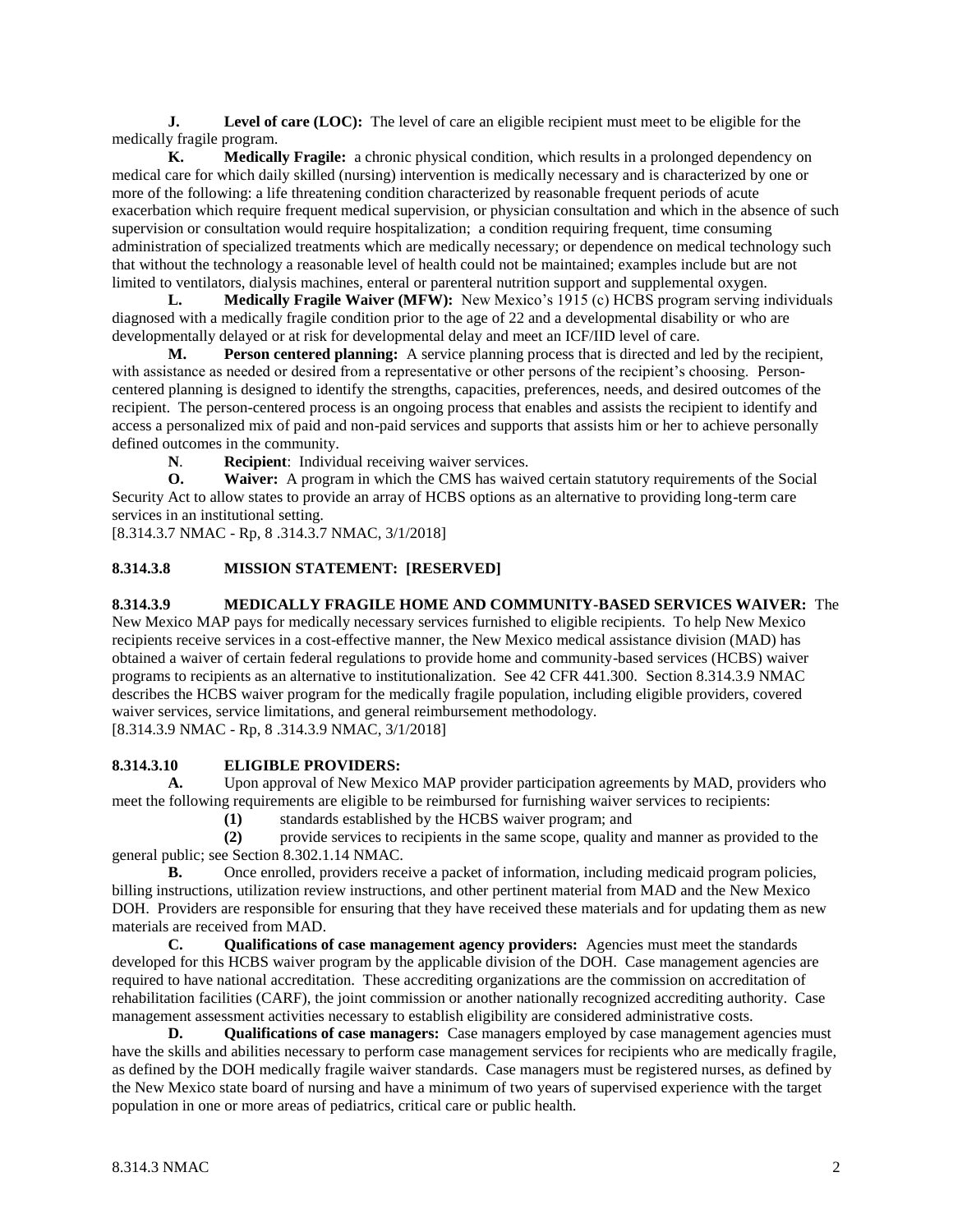## **E. Qualifications of home health aide service providers:**

**(1)** Home health aide services must be provided by a licensed home health agency, a licensed rural health clinic or a licensed or certified federally qualified health center using only home health aides who have successfully completed a home health aide training program as described in 42 CFR 484.36(a) (1) and (2); or who have successfully completed a home health aide training program described in the New Mexico regulations governing home health agencies, Section 7.28.2.30 NMAC. Additionally, home health aides providing services must be deemed competent through a written examination and meet competency evaluation requirements specified in the 42 CFR 484.36(b) (1), (2) and (3); or meet the requirement for documentation of training or competency evaluation specified in the New Mexico regulations governing home health agencies, Section 7.28.2.30 NMAC.

**(2)** Supervision: Supervision must be performed by a registered nurse and shall be in accordance with the New Mexico Nursing Practice Act, Section 61-3-1, NMSA 1978. Supervision must occur at least once every 60 days in the recipient's home and be specific to the individual service plan (ISP). All supervisory visits must be documented in the recipient's file.

**(3)** The supervision of home health aides is an administrative expense to the provider and is not billable as a direct service.

# **F. Qualifications of private duty nursing providers:**

**(1)** Private duty nursing services must be provided by a licensed home health agency, a licensed rural health clinic, or a licensed or certified federally qualified health center, using only registered nurses or licensed practical nurses holding a current New Mexico board of nursing license and having a minimum of one year of supervised nursing experience; nursing experience preferably with individuals with developmental disabilities or who are medically fragile.

**(2) Supervision:** Supervision must be performed by a registered nurse and shall be in accordance with the New Mexico Nursing Practice Act. Supervision must be specific to the ISP.

**(3)** The supervision of nurses is an administrative expense to the provider and not billable as a direct service.

**G. Qualifications of skilled therapy providers:** Skilled therapy services may be provided by a licensed group practice/home health agency that employs licensed occupational therapists, physical therapists, or speech therapists and certified occupational therapy assistants and certified physical therapy assistants in accordance with the New Mexico regulation and licensing department. Physical therapy services must be provided by a physical therapist currently licensed by the state of New Mexico. Occupational therapy services must be provided by an occupational therapist currently licensed by the state of New Mexico, and registered with the American occupational therapy association or be a graduate of a program in occupational therapy approved by the council on medical education of the American occupational therapist association. Speech therapy services must be provided by a speech therapist currently licensed by the state of New Mexico and certified by the national association for speech and hearing. A physical therapy assistant working only under the direction and supervision of a licensed physical therapist, Section 16.20.6 NMAC, may provide physical therapy services. An occupational therapy assistant working only under the direction and supervision of a licensed occupational therapist, Section 16.15.3 NMAC, may provide occupational therapy services.

## **H. Qualifications of behavior support consultation providers:**

**(1)** Behavior support consultation providers must possess one of the following licenses approved by a New Mexico licensing board: psychiatrist; clinical psychologist; independent social worker (LISW); professional clinical mental health counselor (LPCC); professional art therapist (LPAT); marriage and family therapist (LMFT); mental health counselor (LMHC); master social worker (LMSW); psychiatric nurse, or psychologist associate (PA).

**(2)** Behavior support consultation may be provided through a corporation, partnership or sole proprietor.

**(3)** Providers of behavior support consultation must have a minimum of one year of experience working with individuals with developmental disabilities or who are medically fragile. All behavior support consultants must maintain current New Mexico licensure with their professional field licensing body.

## **I. Qualifications of respite care service providers:**

**(1)** Respite may be provided in the following locations: participant's home or private place of residence, the private residence of a respite care provider, or specialized foster care home. The participant and or the participant's authorized representative has the option and gives final approval of location of the respite services being provided. A specialized foster care home must be certified by the New Mexico children, youth and families department.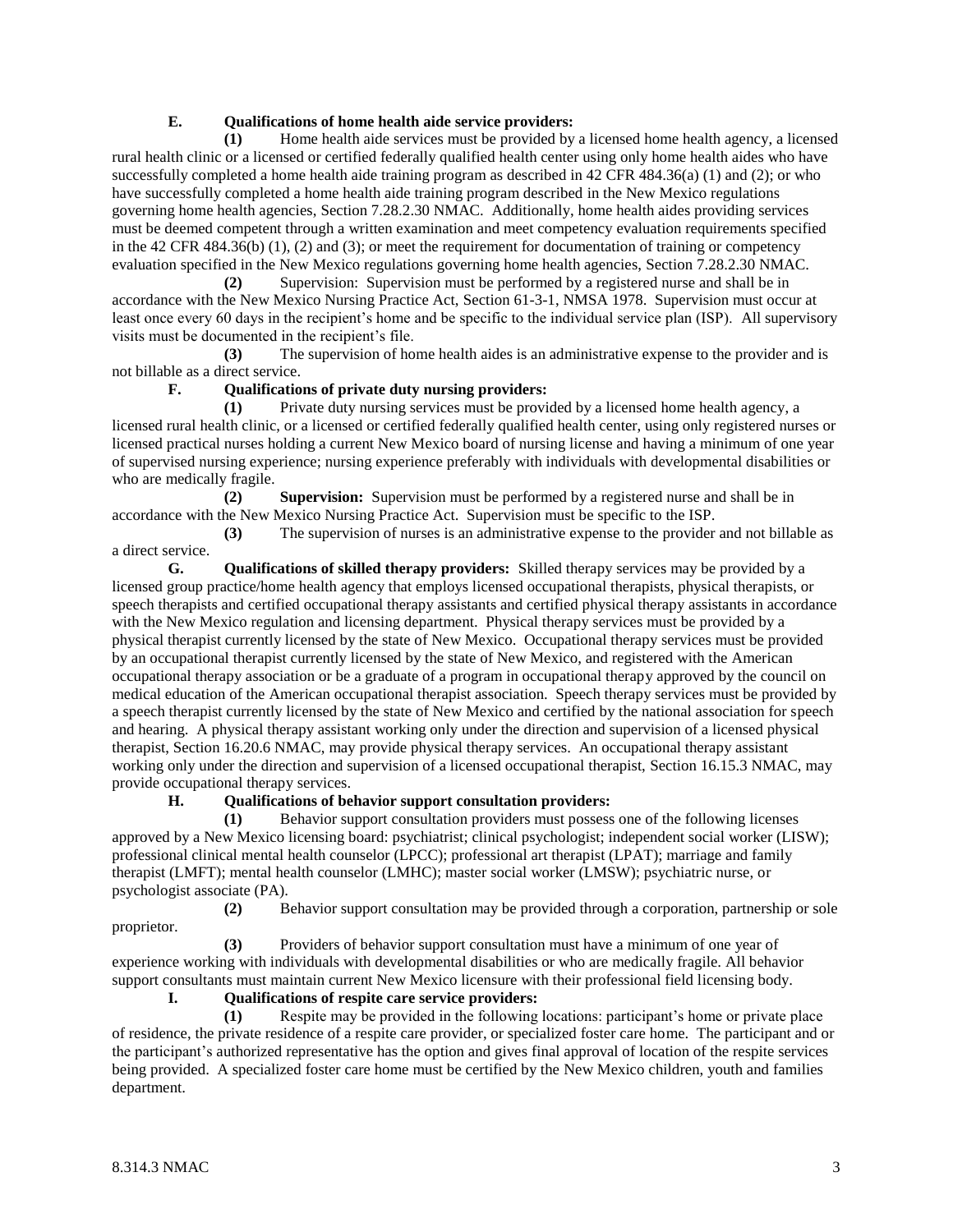**(2)** Respite services are provided by a licensed home health care agency, a licensed or certified federally qualified health center, or a licensed rural health clinic. The registered nurses (RNs) and licensed practical nurses (LPNs) who work for the home health agency and provide respite services must be licensed by the New Mexico state board of nursing as an RN or LPN. See the New Mexico Nursing Practice Act, Section 61-3-1, NMSA 1978, and Section 16.12.2 NMAC. The home health aides who work for the home health agency and provide respite services, must have successfully completed a home health aide training program, as described in 42 CFR 484.36(a)(1) and (2); or have successfully completed a home health aide training program described in the New Mexico regulations governing home health agencies, Section 7.28.2 NMAC.

**J. Qualifications of nutritional counseling providers:** Nutritional counseling must be furnished by a licensed dietitian registered by the commission on dietetic registration of the American dietetic association, Nutrition and Dietetics Practice Act, Section 61-7A-1, NMSA 1978.

**K. Qualifications of specialized medical equipment and supplies providers:** Specialized medical equipment and supplies providers must have a business license for the locale they are in, a tax identification (ID) number for state and federal government, proof of fiscal solvency, proof of use of approved accounting principles, meet bonding required by the department of health (DOH), and comply with timeliness standards for this service.

**L. Qualifications of an environmental modification provider agency:** An environmental modification contractor and his or her subcontractors and employees must be bonded, licensed by the New Mexico regulation and licensing department (RLD), and authorized by DOH to complete the specified project. All services shall be provided in accordance with applicable federal, state and local building codes. [8.314.3.10 NMAC - Rp, 8 .314.3.10 NMAC, 3/1/2018; A, 7/1/2019]

# **8.314.3.11 PROVIDER RESPONSIBILITIES:**

**A.** A provider who furnishes services to an eligible recipient must comply with all federal and state laws, regulations, rules, and executive orders relevant to the provision of services as specified in the MAD provider participation agreement and the DOH provider agreement. A provider also must meet and adhere to all applicable NMAC rules and instructions as specified in the MAD provider rules manual and its appendices, MFW service standards, MFW service definitions, and program directions and billing instructions, as updated. A provider is also responsible for following coding manual guidelines and the centers for medicare and medicaid services (CMS) correct coding initiatives, including not improperly unbundling or upcoding services. Provider must maintain current knowledge and adherence to MFW requirements.

**B.** Providers must verify that individuals are eligible for medicaid at the time services are furnished and determine if medicaid recipients have other health insurance.

**C.** Providers must maintain records which are sufficient to fully disclose the extent and nature of the services provided to recipients. See Section 8.302.1 NMAC.

[8.314.3.11 NMAC - Rp, 8 .314.3.11 NMAC, 3/1/2018]

## **8.314.3.12 ELIGIBLE RECIPIENTS:**

**A.** Enrollment in the MFW program is contingent upon the applicant meeting the eligibility requirements as described in this rule, the availability of funding as appropriated by the New Mexico legislature, and the number of federally authorized unduplicated eligible recipients. Once an allocation has been offered to the applicant, he or she must meet certain medical and financial criteria in order to qualify. This criteria is contained in Section 8.290.400 NMAC. The eligible recipient must meet the LOC required for admittance to an ICF/IID. After initial eligibility has been established for a recipient, on-going eligibility must be determined on an annual basis.

**B.** Eligibility is limited to individuals who in addition to a developmental disability, developmental delay, or are at risk of developmental delay, have a medically fragile condition, diagnosed before the age of 22, defined as a chronic physical condition, which results in a prolonged dependency on medical care for which daily skilled (nursing) intervention is medically necessary and is characterized by one or more of the following:

**(1)** a life threatening condition characterized by reasonably frequent periods of acute exacerbation which require frequent medical supervision, or physician consultation and which in the absence of such supervision or consultation, would require hospitalization;

**(2)** a condition requiring frequent, time consuming administration of specialized treatments which are medically necessary; or

**(3)** dependence on medical technology such that without the technology a reasonable level of health could not be maintained; examples include but are not limited to ventilators, dialysis machines, enteral or parenteral nutrition support and continuous oxygen.

[8.314.3.12 NMAC - Rp, 8 .314.3.12 NMAC, 3/1/2018]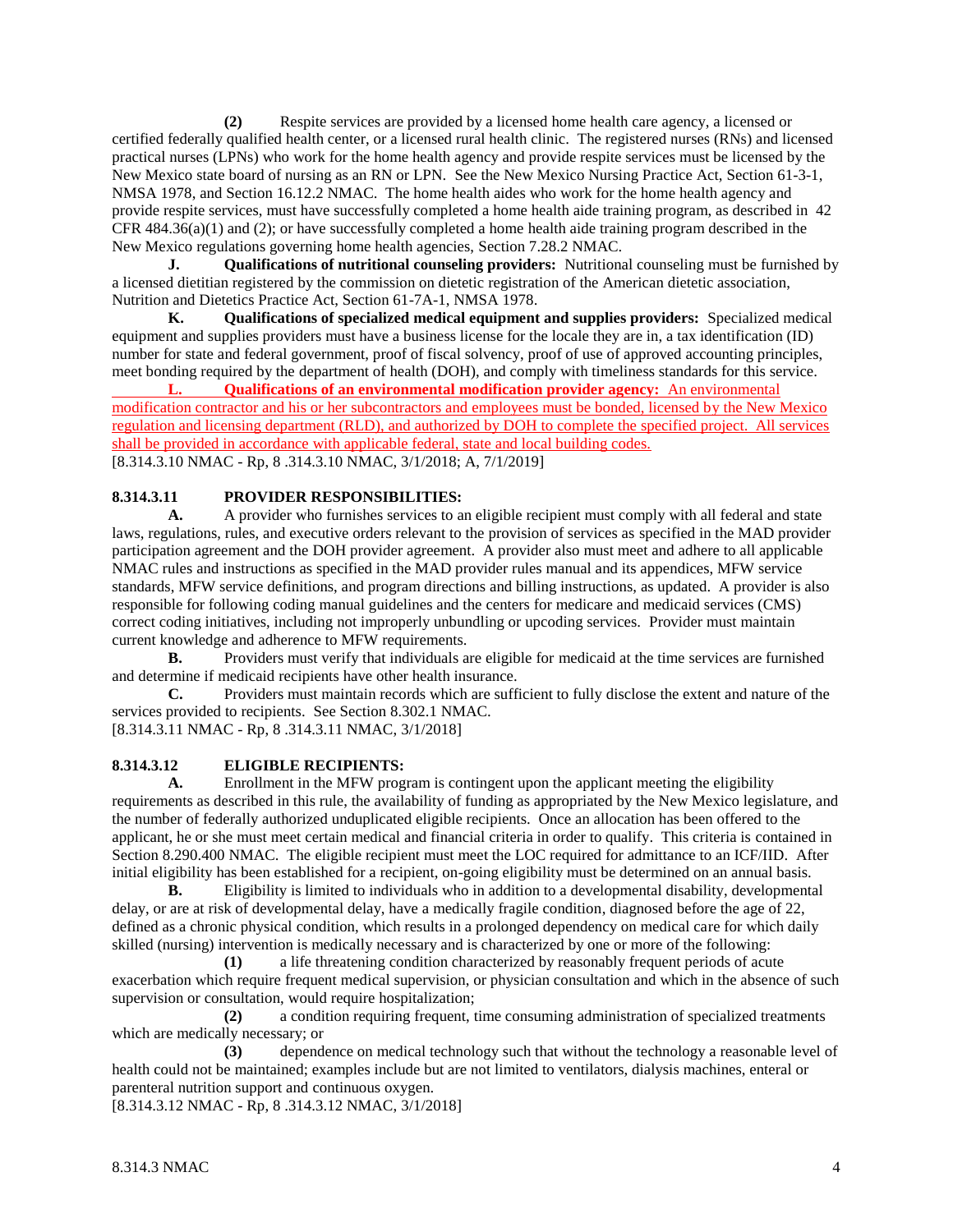**8.314.3.13 COVERED WAIVER SERVICES:** The services covered by the MFW program are intended to provide a home and community-based alternative to institutional care for an eligible recipient. In all services covered under the MFW the recipient has the right to privacy, dignity, and respect. The recipient further has the right to freedom from coercion and restraint. The MFW program covers the following services for a specified number of medically fragile recipients. The program is limited by the number of federally authorized unduplicated recipient (UDR) positions and program funding.

**A. Case management services:** Case management services assist recipients in gaining access to needed waiver and other state plan services, as well as medical, social, educational, and other services regardless of the funding source for the services. Case management services are offered in a manner that allows direct communication between the case manager, the recipient, and the family and appropriate service personnel. Case managers provide a link between recipients and care providers and coordinate the use of community resources needed for that care. At least every other month, the case manager conducts a face-to-face contact with the recipient, and on a monthly basis conducts a telephonic or electronic contact with the recipient. The scope of the case manager's duties includes the following:

**(1)** identifying medical, social, educational, family and community support resources;

**(2)** scheduling and coordinating timely interdisciplinary team (IDT) meetings to develop and modify the ISP annually and as needed by any team member;

**(3)** documenting contacts with the recipient and providers responsible for delivery of services to the recipient;

**(4)** verifying eligibility on an annual basis;

**(5)** ensuring the medically fragile long-term care assessment abstract (LTCAA) is completed and signed by the physician, physician assistant or clinical nurse practitioner (CNP);

**(6)** submitting the LOC packet including the LTCAA to the third-party assessor (TPA) contractor for prior authorization on a timely basis;

**(7)** ensuring the waiver review form (MAD 046) is submitted timely, both annually and as

**(8)** initiating an ongoing monitoring process that provides for evaluation of delivery, effectiveness, appropriateness of services and support provided to the recipient as identified in the ISP;

**(9)** performing an annual recipient satisfaction survey; and

**(10)** coordinating services provided though the MFW program and other sources (state plan, family infant toddler (FIT), commercial insurance, educational and community).

**B. Home health aide:** Home health aide services are covered under the state plan as expanded early and periodic screening, diagnosis and treatment EPSDT benefits for waiver participants under the age of 21. Home health aide services are provided in the eligible recipient's own home or in the community. Home health aide services provide total care or assist a recipient in all activities of daily living. Total care is defined as: the provision of bathing (bed, sponge, tub, or shower), shampooing (sink, tub, or bed), care of nails and skin, oral hygiene, toileting and elimination, safe transfer techniques and ambulation, normal range of motion and positioning, adequate oral nutrition and fluid intake. The home health aide services assist the recipient in a manner that promotes an improved quality of life and a safe environment for the recipient. Home health aide services can be provided outside the recipient's home. Home health aides perform simple procedures such as an extension of therapy services, bowel and bladder care, ostomy site care, personal care, ambulation and exercise, household services essential to health care at home, assistance with medications that are normally self-administered, reporting changes in patient conditions and needs, and completing appropriate records. Home health aides may provide basic non-invasive nursing assistant skills within the scope of their practice.

**C. Private duty nursing:** Private duty nursing services are covered under the state plan as expanded EPSDT benefits for waiver recipients under the age of 21. Private duty nursing services are provided in the eligible recipient's own home and in the community and include activities, procedures and treatment for a physical condition, physical illness, or chronic disability. Services may include medication management; administration and teaching; aspiration precautions; feeding management such as gastrostomy and jejunostomy; skin care; weight management; urinary catheter management; bowel and bladder care; wound care; health education; health screening; infection control; environmental management for safety; nutrition management; oxygen management; seizure management and precautions; anxiety reduction; staff supervision; and behavior and self-care assistance. DOH requires certain standards to be maintained by the private duty nursing care provider with which it contracts. In carrying out their role for DOH, private duty nursing care agencies must:

**(1)** employ only RNs and LPNs licensed in the state of New Mexico;

needed;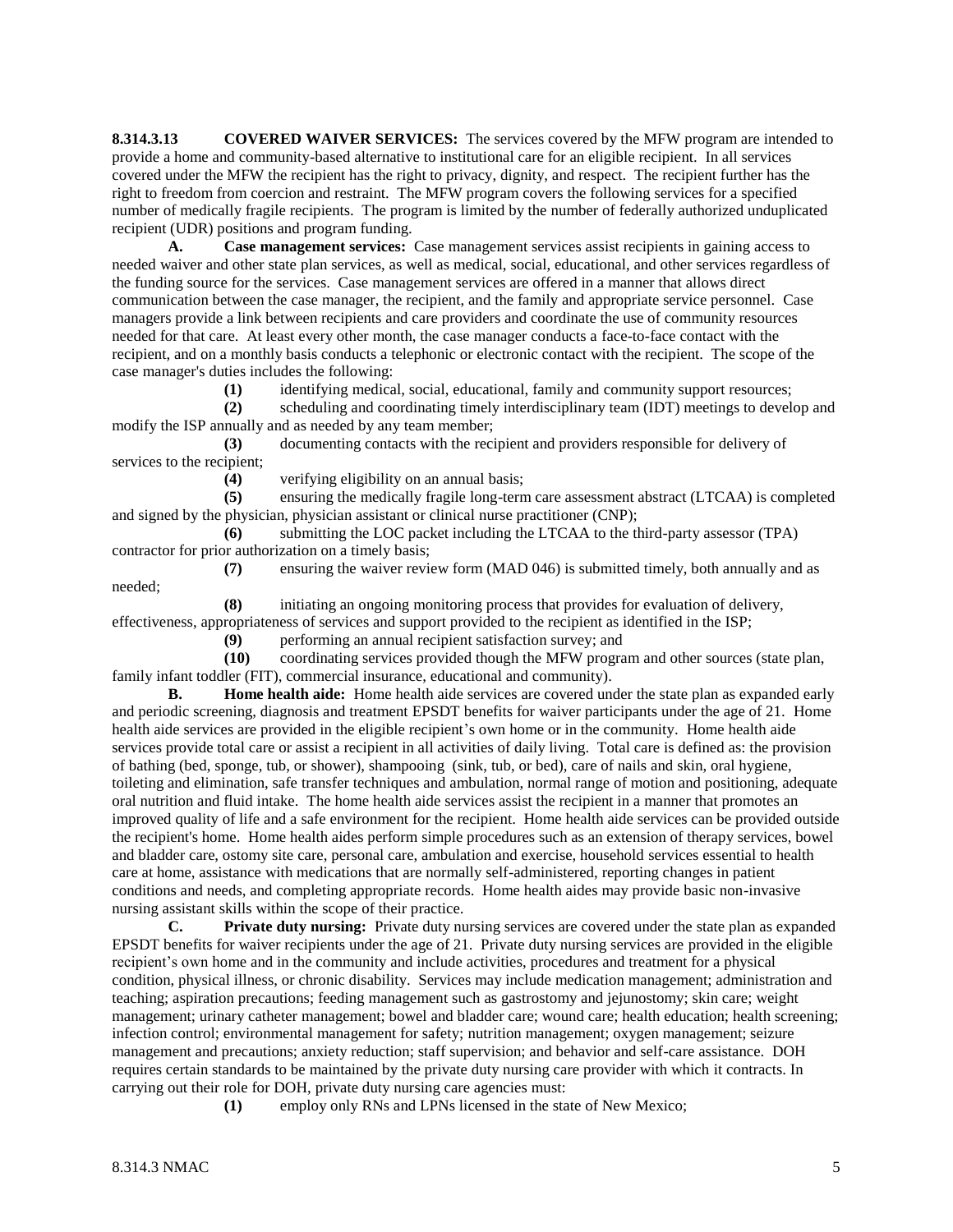**(2)** assure that all nurses delivering services are culturally sensitive to the needs and preferences of the recipients and their families. Based upon the recipient's individual language needs or preferences, nurses may be requested to communicate in a language other than English;

**(3)** inform the case manager immediately of the agency's inability to staff according to the ISP;

**(4)** develop and implement an individual nursing plan in conjunction with the recipient's physician and case manager in a manner that identifies and fulfills the recipient's specific needs;

- **(5)** document all assessments, observations, treatments and nursing interventions;
- **(6)** document and report to the case manager any non-compliance with the ISP; and

**(7)** document any incidence of recipient harm, medication error, or other adverse event in accordance with the New Mexico Nursing Practice Act.

**D. Skilled therapy services for adults:** Skilled therapy services are covered under the state plan as expanded EPSDT benefits for waiver recipients under the age of 21. Adults access therapy services under the state plan for acute and temporary conditions that are expected to improve significantly in a reasonable and generally predictable period of time. Waiver services are provided when the limits of the state plan skilled therapy services are exhausted. The amount, duration, and goals of skilled therapy services must be included in an ISP. A therapy treatment plan must be developed with the initiation of therapy services and updated at least every six months. The therapy treatment plan includes the following: developmental status of the recipient in areas relevant to the service provided; treatment provided, including the frequency and duration; and recommendation for continuing services and documentation of results. Skilled maintenance therapy services specifically include the following:

**(1)** Physical therapy: Physical therapy services promote gross/fine motor skills, facilitate independent functioning or prevent progressive disabilities. Specific services may include: professional assessment(s), evaluation(s) and monitoring for therapeutic purposes; physical therapy treatments and interventions; training regarding physical therapy activities, use of equipment and technologies or any other aspect of the individual's physical therapy services; designing, modifying or monitoring use of related environmental modifications; designing, modifying, and monitoring use of related activities supportive to the ISP goals and objectives; and consulting or collaborating with other service providers or family members, as directed by the recipient.

**(2)** Occupational therapy: Occupational therapy services promote fine motor skills, coordination, sensory integration, or facilitate the use of adaptive equipment or other assistive technology. Specific services may include: teaching of daily living skills; development of perceptual motor skills and sensory integrative functioning; design, fabrication, or modification of assistive technology or adaptive devices; provision of assistive technology services; design, fabrication, or applying selected orthotic or prosthetic devices or selecting adaptive equipment; use of specifically designed crafts and exercise to enhance function; training regarding occupational therapy activities; and consulting or collaborating with other service providers or family members, as directed by the recipient.

**(3)** Speech language therapy: Speech language therapy services preserve abilities for independent function in communication; facilitate oral motor and swallowing function; facilitate use of assistive technology, or prevent progressive disabilities. Specific services may include: identification of communicative or oropharyngeal disorders and delays in the development of communication skills; prevention of communicative or oropharyngeal disorders and delays in the development of communication skills; development of eating or swallowing plans and monitoring their effectiveness; use of specifically designed equipment, tools, and exercises to enhance function; design, fabrication, or modification of assistive technology or adaptive devices; provision of assistive technology services; adaptation of the recipient's environment to meet his/her needs; training regarding speech language therapy activities; and consulting or collaborating with other service providers or family members, as directed by the recipient.

**E. Behavior support consultation services:** This medicaid waiver provides services to assist the medically fragile recipient, his or her parents, family members or primary care givers. Behavior support consultation includes assessment, treatment, evaluation and follow-up services to assist the recipient, parents, family members or primary care givers with the development of coping skills which promote or maintain the recipient in a home environment. Behavior support consultation:

**(1)** informs and guides the recipient's providers with the services and supports as they relate to the recipient's behavior and his/her medically fragile condition;

**(2)** identifies support strategies to ameliorate contributing factors with the intention of enhancing functional capacities, adding to the provider's competency to predict, prevent and respond to interfering behavior and potentially reducing interfering behavior(s);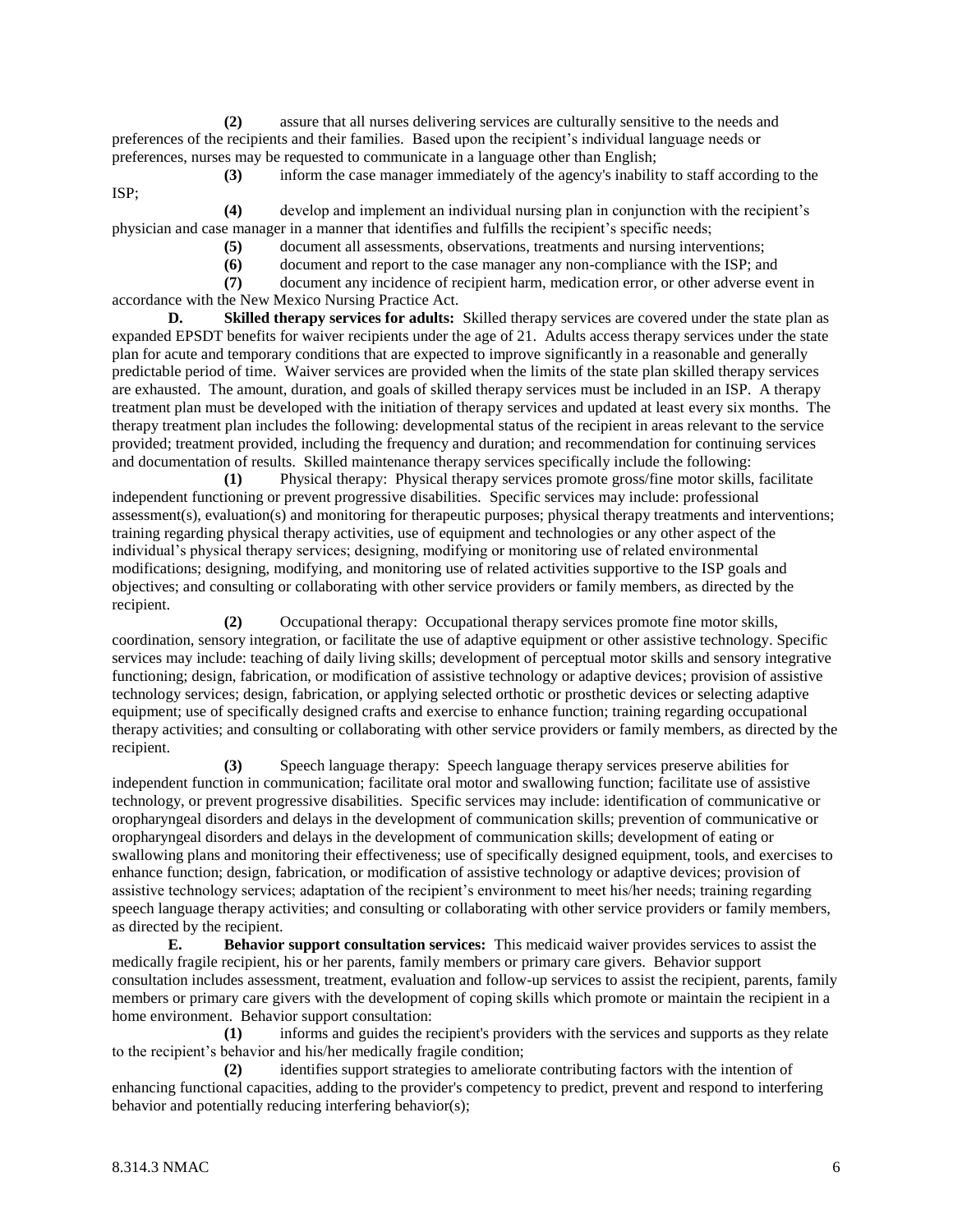**(3)** supports effective implementation based on a functional assessment;

**(4)** collaborates with medical and ancillary therapies to promote coherent and coordinated services addressing behavioral issues and to limit the need for psychotherapeutic medications; and

**(5)** monitors and adapts support strategies based on the response of the recipient and his/her service and support providers. Based on the recipient's ISP, services are delivered in an integrated/natural setting or in a clinical setting.

**F. Respite care services:** The IDT is responsible for determining the need for respite care. Respite services are provided to recipients unable to care for themselves that are furnished on a short-term basis to allow the primary caregiver a limited leave of absence in order to reduce stress, accommodate caregiver illness, or meet a sudden family crisis or emergency. Respite care is provided in the eligible recipient's own home, in a private residence of a respite care provider, or in a specialized foster care home. The recipient or the recipient's authorized representative has the option and gives final approval of where the respite services will be provided. Respite services include: medical and non-medical health care; personal care bathing; showering; skin care; grooming; oral hygiene; bowel and bladder care; catheter and supra-pubic catheter care; preparing or assisting in preparation of meals and eating; as appropriate, administering enteral feedings; providing home management skills; changing linens; making beds; washing dishes; shopping; errands; calls for maintenance; assisting with enhancing self-help skills; promoting use of appropriate interpersonal communication skills and language; working independently without constant supervision/observation; providing body positioning, ambulation and transfer skills; arranging for transportation to medical or therapy services; assisting in arranging health care needs and follow-up as directed by the primary care giver, physician, and case manager; ensuring the health and safety of the recipient at all times. Respite services are limited to 14 days or 336 hours per budget year.

**G. Nutritional counseling:** Nutritional counseling is designed to meet the unique food and nutrition requirements of recipients with medical fragility and developmental disabilities. Examples of recipients who may require nutritional counseling are children or adults with specific illnesses such as failure to thrive, gastroesophageal reflux, dysmotility of the esophagus and stomach etc., or who require specialized formulas, or receive tube feedings or parenteral nutrition. This does not include oral-motor skill development such as that provided by a speech language pathologist. Nutritional counseling services include assessment of the recipient's nutritional needs, regimen development, or revisions of the recipient's nutritional plan, counseling and nutritional intervention and observation and technical assistance related to implementation of the nutritional plan. These services advise and help recipients obtain appropriate nutritional intake by integrating information from the nutritional assessment with information on food, other sources of nutrients, and meal preparation consistent with cultural backgrounds and socioeconomic status. These services can be delivered in the home.

**H. Specialized medical equipment and supplies:** This medicaid waiver provides specialized medical equipment and supplies which include:

**(1)** devices, controls or appliances specified in the plan of care that enable recipients to increase their ability to perform activities of daily living;

**(2)** devices, controls, or appliances that enable the recipient to perceive, control, or communicate with the environment in which they live;

**(3)** items necessary for life support or to address physical conditions along with ancillary supplies and equipment necessary to the proper functioning of such items;

**(4)** such other durable and non-durable medical equipment not available under the state plan that is necessary to address recipient functional limitations; and

**(5)** necessary medical supplies not available under the state plan. Items reimbursed with waiver funds are in addition to any medical equipment and supplies furnished under the state plan and exclude those items that are not of direct medical or remedial benefit to the recipient. The costs of maintenance and upkeep of equipment are included in the cost of equipment and supplies. All items must meet applicable standards of manufacture, design, and installation. Medical equipment and supplies that are furnished by the state plan are not covered under this service. This service does not include nutritional or dietary supplements, disposable diapers, bed pads, or disposable wipes.

**I. Environmental Modifications:** Environmental modifications include the purchasing and installing of equipment or making physical adaptions to an eligible recipient's residence that are necessary to ensure the health, welfare and safety of the eligible recipient or enhance his or her access to the home environment and increase his or her ability to act independently.

| Adaptations, installations and modifications include: |                                  |
|-------------------------------------------------------|----------------------------------|
|                                                       | heating and cooling adaptations; |
|                                                       | <u>fire safety adaptations;</u>  |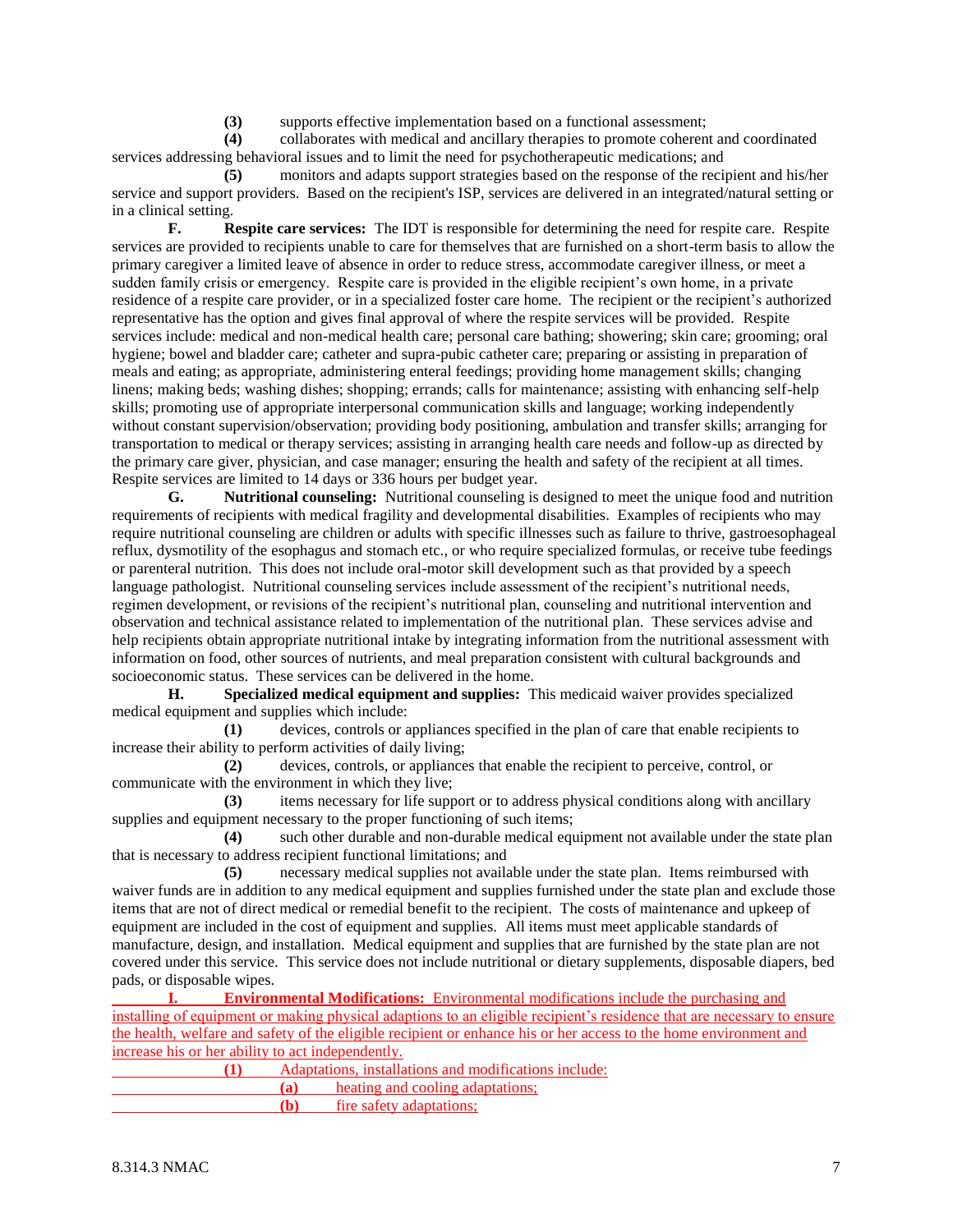|                                 | (c)        | turnaround space adaptations;                                                           |
|---------------------------------|------------|-----------------------------------------------------------------------------------------|
|                                 | (d)        | specialized accessibility, safety adaptations or additions;                             |
|                                 | (e)        | installation of specialized electric and plumbing systems to accommodate                |
| medical equipment and supplies; |            |                                                                                         |
|                                 | (f)        | installation of trapeze and mobility tracks for home ceilings;                          |
|                                 | (g)        | installation of ramps:                                                                  |
|                                 | <b>(h)</b> | widening of doorways or hallways;                                                       |
|                                 | (i)        | modification of bathroom facilities (roll-in showers, sink, bathtub and toilet          |
|                                 |            | modification, water faucet controls, floor urinals and bidet adaptations and plumbing); |
|                                 | (i)        | purchase or installation of air filtering devices;                                      |
|                                 | (k)        | purchase or installation of lifts or elevators;                                         |
|                                 |            | purchase and installation of glass substitute for windows and doors;                    |
|                                 | (m)        | purchase and installation of modified switches, outlets or environmental controls       |
| for home devices; and           |            |                                                                                         |
|                                 | (n)        | purchase and installation of alarm and alert systems or signaling devices.              |
| (2)                             |            | Excluded are those adaptations or improvements to the home that are of general utility  |

and are not of direct medical or remedial benefit to the eligible recipient. Adaptations that add to the total square footage of the home are excluded from this benefit except when necessary to complete an adaptation (e.g., in order to improve entrance/egress to an eligible recipient's residence or to configure a bathroom to accommodate a wheelchair).

**(3)** Environmental modification services must be provided in accordance with applicable federal, state and local building codes.

**(4)** Environmental modification services are limited to \$5,000 every five years. An eligible recipient transferring into the medically fragile program, from another HCBS waiver, will carry his or her history for the previous five years of HCBS reimbursed environmental modifications. [8.314.3.13 NMAC - Rp, 8.314.3.13 NMAC, 3/1/2018 A, 7/1/2019]

**8.314.3.14 NON-COVERED SERVICES:** Only services listed as covered waiver services are covered under the waiver program. Ancillary services can be available to waiver recipients through the MAP state plan services. These ancillary services are subject to the limitations and coverage restrictions which exist for other MAP services. See Section 8.301.3 NMAC for an overview of non-covered services. [8.314.3.14 NMAC - Rp, 8 .314.3.14 NMAC, 3/1/2018]

**8.314.3.15 INDIVIDUALIZED SERVICE PLAN:** The CMS requires a person-centered individualized service plan (ISP) for each individual receiving services through a HCBS waiver program. The ISP is developed annually through an ongoing person-centered planning process.

**A.** The case manager assists the recipient in identifying his/her dreams, goals, preferences and outcomes for service. The case manager obtains information about the recipient's strengths, capacities, needs, preferences, desired outcomes, health status, and risk factors. This information is gained through a review of the LOC assessment; interviews between the case manager and recipient; and the person-centered planning process that takes place between the case manager and recipient to develop the ISP.

**B.** The ISP addresses: activities of daily living assistance needs, health care needs, equipment needs, relationships in the home and community, personal safety and provider responsibilities.

**C.** During the pre-planning process, the case manager provides the recipient with information about the MFW program. The case manager provides information about the range and scope of service choices and options, as well as the rights, risks, and responsibilities associated with the MFW program. The case manager is responsible for completing the CIA and obtaining other medical assessments needed for the ISP; completing the annual LOC redetermination process; and referring the recipient to the New Mexico human services department (HSD) income support division (ISD) for financial eligibility determination annually and as needed.

**D.** The case manager works with the recipient to identify service providers to participate in the IDT meeting. State approved providers are selected from a list provided by the case manager. The recipient sets the date and time of the IDT meeting. The case manager works with the recipient to plan the IDT meeting and encourages him/her to lead the IDT meeting to the extent possible.

**E.** The case manager assists the recipient in ensuring that the ISP addresses the recipient's goals, health, safety and risks along with addressing the information or concerns identified through the assessment process. The case manager writes up the ISP as identified in the IDT meeting. Each provider develops care activities and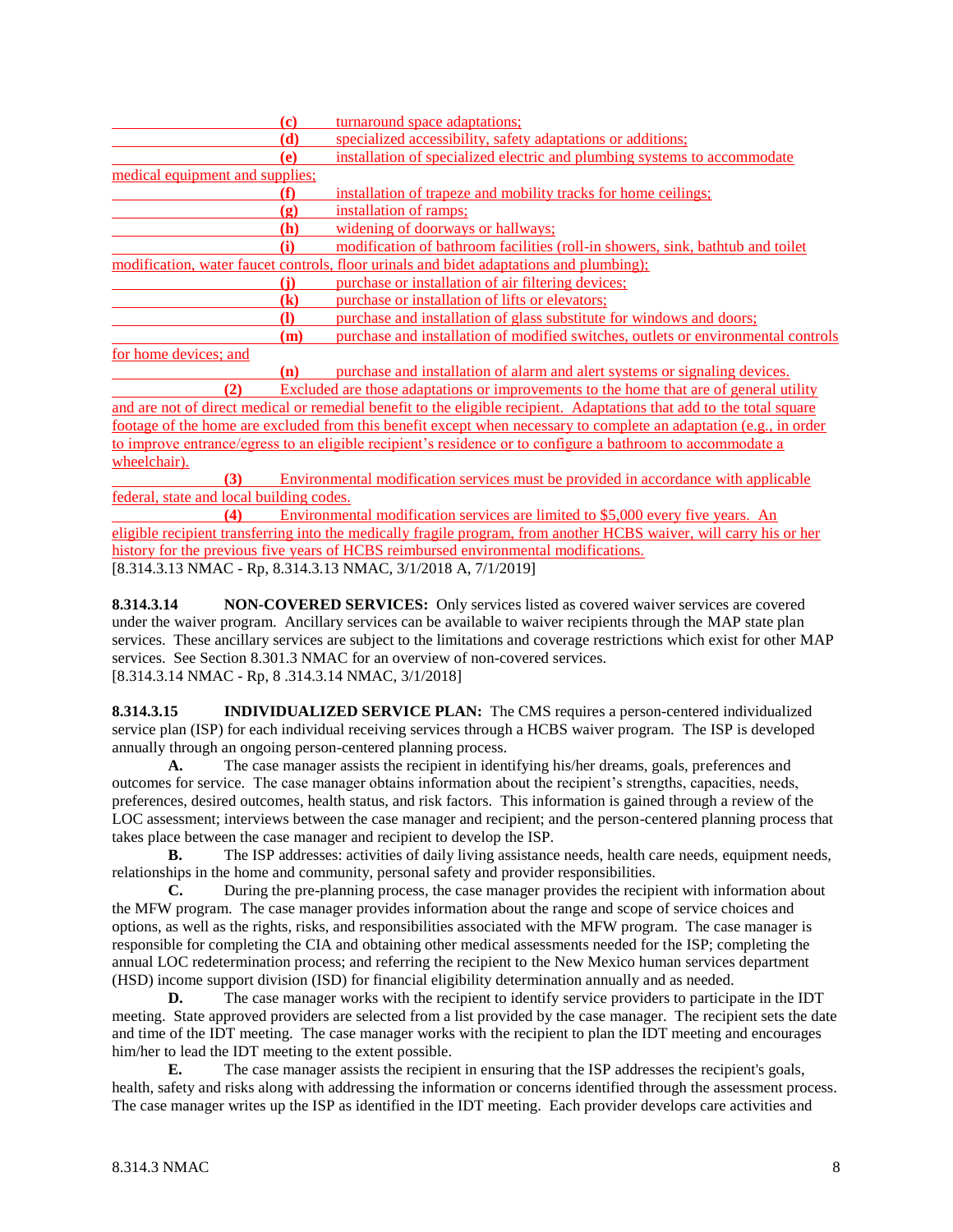strategies for each outcome, goal, and objective identified at the IDT meeting. The case manager assures the ISP budget is within the capped dollar amount (CDA). To ensure continuity of care, additional funding is available for an eligible recipient's ISP budget that exceeds the CDA due to the impact of provider rate increases. Requests for additional funding are submitted by the case manager to the TPA contractor for review. Implementation of the ISP begins when provider service plans have been received by the case manager and recipient, and the plan and budget have been approved by the TPA contractor.

**F.** The case manager ensures for each recipient that:

**(1)** the plan addresses the recipient's needs and personal goals in medical supports needed at home for health and wellness;

**(2)** services selected address the recipient's needs as identified during the assessment process; needs not addressed in the ISP are addressed through resources outside the MF waiver program;

**(3)** the outcomes of the assessment process for assuring health and safety are considered in

the plan;

**(4)** services do not duplicate or supplant those available to the recipient through the medicaid state plan or other public programs;

**(5)** services are not duplicated in more than one service code;

**(6)** the parties responsible for implementing the plan are identified and listed within the

document;

**(7)** the back-up plans are complete; and

**(8)** the ISP is submitted to and reviewed by the TPA contractor in compliance with the MF waiver service standards.

**G.** The ISP is updated if personal goals, needs or life circumstances change that may or may not result in a change of the LOC. Revisions may be requested by the recipient. Each member of the IDT may request an IDT meeting to address changes or challenges. The case manager contacts the recipient to initiate revisions to the budget. The case manager initiates the scheduling of IDT meetings and assures the IDT meeting is in compliance with the MF waiver service standards.

**H.** The case manager is responsible for monitoring the ISP pre-planning and development process. The case management agency conducts internal quality improvement monitoring of service plans. The ISP is monitored monthly via phone, electronically, and face-to-face by the case manager.

**I.** After the initial ISP, the IDT reviews the ISP at least annually or more often as needed, in order to assess progress toward goal achievement and determine any needed revisions in care. [8.314.3.15 NMAC - Rp, 8 .314.3.15 NMAC, 3/1/2018; A, 7/1/2019]

**8.314.3.16 UTILIZATION REVIEW:** All medicaid services, including services covered under the MFW, are subject to utilization review for medical necessity and program compliance. Reviews can be performed before services are furnished, after services are furnished and before payment is made, or after payment is made. See Section 8.310.2.14 NMAC. Once enrolled, providers receive instructions and documentation forms necessary for prior approval and claims processing.

**A. Prior approval:** To be eligible for MFW program services, recipients must require an ICF/IID LOC and meet the eligibility requirements defined in Subsection B of Section 8.314.3.12 NMAC. LOC determinations are made by MAD or its designee. The ISP must specify the type, amount and duration of services. Certain procedures or services specified in the ISP can require prior approval from MAD or its designee. Services for which prior approval was obtained remain subject to utilization review at any point in the payment process.

**B. Eligibility determination:** Prior approval of services does not guarantee that individuals are eligible for MAP. Providers must verify that individuals are eligible for MAP at the time services are furnished and determine if recipients have other health insurance.

**C. Reconsideration:** Providers who disagree with prior approval request denials or other review decisions can request a re-review and reconsideration. See Section 8.350.2 NMAC. [8.314.3.16 NMAC - Rp, 8 .314.3.16 NMAC, 3/1/2018]

**8.314.3.17 REIMBURSEMENT:** Waiver service providers must submit claims for reimbursement to MAD's fiscal contractor for processing. Claims must be filed per the billing instructions in the medicaid policy manual. Providers must follow all medicaid billing instructions. See Section 8.302.2 NMAC. Once enrolled, providers receive instructions on documentation, billing, and claims processing. Reimbursement to providers of medicaid waiver services is made at a predetermined reimbursement rate. [8.314.3.17 NMAC - Rp, 8 .314.3.17 NMAC, 3/1/2018]